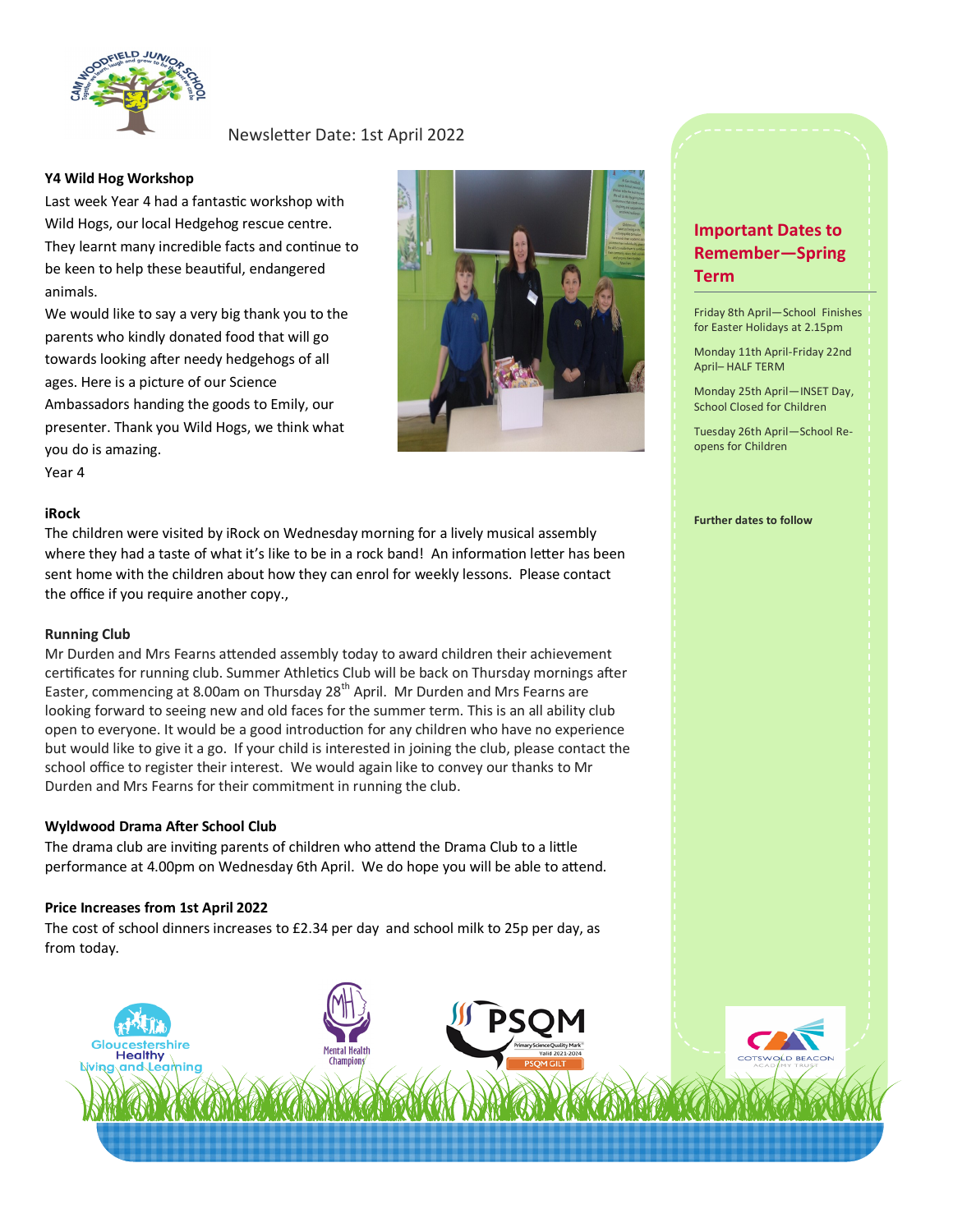

#### Newsletter Date: 1st April 2022

#### **Year 5 and 6 Celebration Morning**

It was so lovely to see so many parents this morning at the Year 5 and 6 celebration. We hope everyone enjoyed being able to come back into school and see the wonderful work the children have been doing. Please complete our survey: https://forms.office.com/r/w4yqjPcH3Q or **Scan the QR code to access the survey** 

#### **Y6 Residential Trip to Braeside**

We are looking forward to Year 6 residential trip next week. The children will be visiting Braeside Activity Centre in Devizes where they will enjoy 3 days of exciting acitivities. We hope they have a fantastic time and that the weather is kind!

#### **Easter Holidays**

School Finishes at 2.15pm on Friday 8th April for the Easter break. Monday 25th April is an INSET day so all children should return to school on Tuesday 26th April. We hope you all have a Happy Easter!

#### **Bigblueday—Friday 20th May**

The school has registered to take part in Bigblueday on Friday 20th May to raise money to help more children and families affected by cancer throughout the UK! To find out a bit more about the charity please visit their website: [www.kidscancercharity.org.](http://www.kidscancercharity.org/)

Like many charities they rely on voluntary donations to provide their service, every £500 raised by their new campaign could send a family to one of our luxury caravans on the Welsh coast for a well deserved break from treatments, hospitals and the stress of dealing with cancer. Children can wear anything blue in exchange for a donation of £1.

#### **Volunteer Parent Helpers**

We would love any parents who have some free time to come into school to help with the Y3 children's reading. If you feel you can devote some time, perhaps once a week to come and help in school, please contact the school office.

#### **Rednock—Key Dates**

We have received the follow key dates for parents of Year 6 children who are joining them in September:

# **Meet the Tutor Evening 13/07/2022**

**Y7 Introductory Day 15/07/2022**

Please also note they will be holding an Open Morning on Friday 1st July for Year 5 children interested in going to Rednock next year.





#bjgblueday **FRIDAY - 20TH MAY 2022** 

X X or Kids Cancer Charit

 $(FR)$ fyin

### **Important Dates to Remember—Spring Term**

Friday 8th April—School Finishes for Easter Holidays at 2.15pm

Monday 11th April-Friday 22nd April– HALF TERM

Monday 25th April—INSET Day, School Closed for Children

Tuesday 26th April—School Reopens for Children

**Further dates to follow**